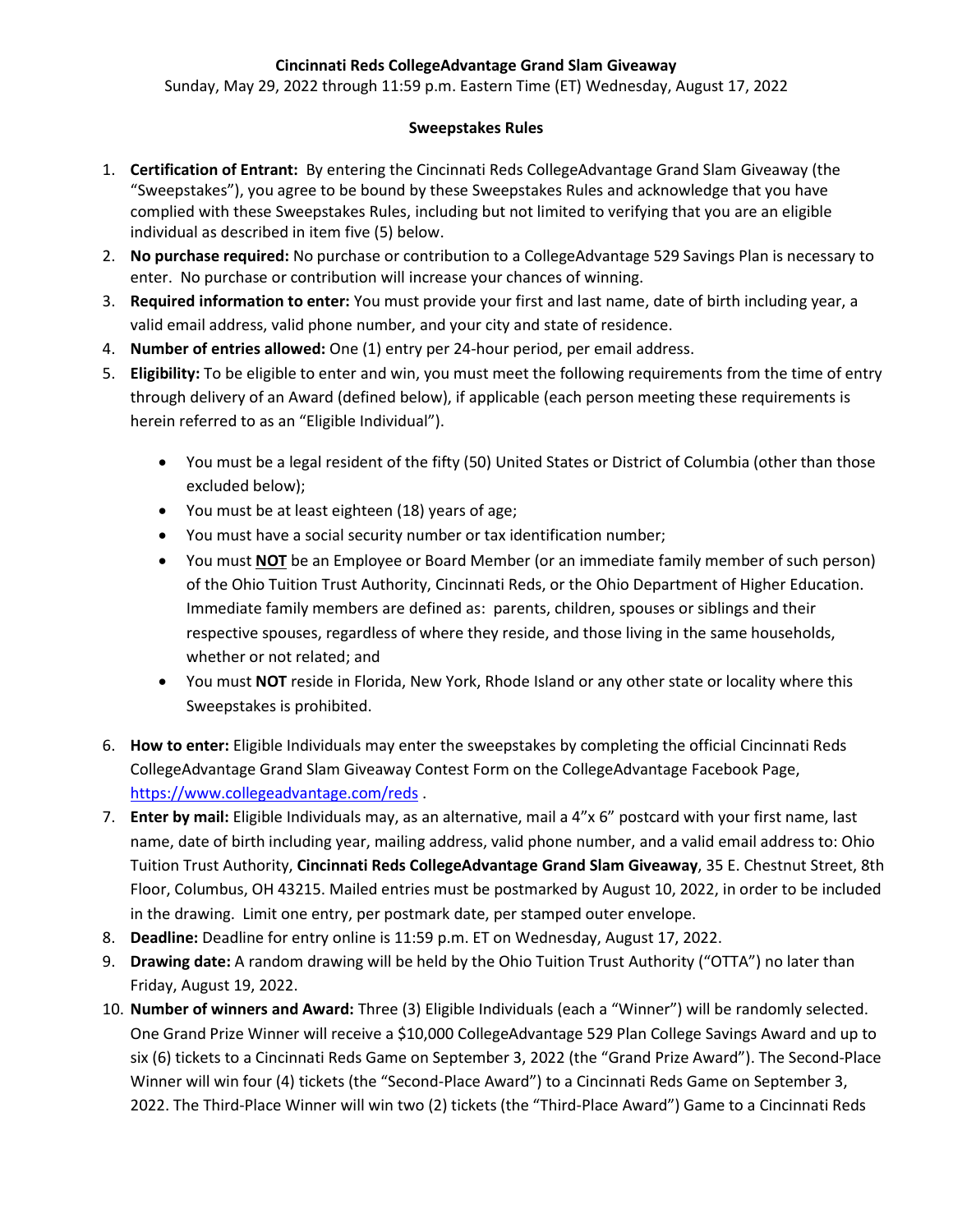Game on September 3, 2022. The Grand Prize Award, Second-Place Award and Third-Place Award are collectively referred to herein as an "Award" or the "Awards."

- 11. **Winner notification method and date:** Winner of the Grand Prize Award will be contacted by email no later than Wednesday, August 24, 2022, and will have two (2) business days to claim their Award (the "Grand Prize Deadline"). After the Grand Prize Award has been accepted, the Winners of the Second-Place Award and Third-Place Award will be notified successively of their Awards by email. The Winners of those Awards will have two (2) business days from the time of notification to claim their Awards (the "Secondary Deadlines").
- 12. **Requirements for Grand Prize Award to be made:** Before the Grand Prize Award can be made, the Grand Prize Winner must:
	- Sign and return to OTTA, within two (2) business days of notification, an accurate, completed W-9 tax form and a Recipient Acknowledgement of Terms of Award and Release form, both forms to be provided by OTTA, and
	- Identify at least one (1) beneficiary, but not more than six (6) beneficiaries, into whose CollegeAdvantage 529 Direct Plan Account the Grand Prize Award will be deposited, and
	- Have, or establish within ten (10) business days of returning to OTTA a completed W-9 tax form and a Recipient Acknowledgement of Terms of Award and Release form, a CollegeAdvantage Direct 529 Savings Plan account(s), each with one designated Beneficiary and provide their eleven (11) digit account number(s) to OTTA via a completed Recipient Acknowledgement of Terms of Award and Release form. If establishing a new CollegeAdvantage Direct 529 Savings Plan account(s), no initial contribution from the Winner is necessary (the Award will constitute the initial contribution). If contributing to and/or establishing multiple CollegeAdvantage Direct 529 Savings Plan accounts (up to six (6) total with a minimum allocation of \$25 to each account), the Winner must designate how the Award is distributed across said accounts.
- 13. **Requirements for delivery of Second-Place and Third-Place Awards:** Before the Second-Place and Third-Place Awards can be delivered, those Winners must sign and return to OTTA, within three (3) business days of notification, an accurate, completed W-9 tax form and a Recipient Acknowledgment of Terms of Award and Release form, both forms to be provided by OTTA.
- 14. **Forfeit of Award:** If a Winner cannot be contacted using the email address provided with the Winner's entry or does not respond after reasonable attempts and after the Deadline (or Secondary Deadline, as applicable based on Section Eleven (11) above) to claim the Award, OTTA will select a new Winner. Each Winner forfeits any claim to the Award if OTTA has not received the information and documentation required in items twelve (12) or thirteen (13) above, as applicable, via mail, email, or fax within three (3) business days of Notification. As stated in item twelve (12) above, if the Grand Prize Award Winner chooses to establish one or more (up to six (6) total) new CollegeAdvantage Direct 529 Savings Plan account(s) for deposit of the Award, such account(s) must be established within ten (10) business days of this deadline, or the Award will be forfeited. Any Award will also be forfeited if at any time OTTA discovers that you were not an Eligible Individual at the time of entry or at any time up to and including delivery of the Award. OTTA reserves the right at any time to remove an Award from the relevant account(s) if OTTA discovers after the Award has been deposited that incorrect information was provided, eligibility criteria were not met, or any other fact or circumstance exists that renders the delivery of the Award improper.
- 15. **Public announcement of winners:** All Winners will be announced no later than Wednesday, Sept. 7, 2022, on the CollegeAdvantage Facebook page. Any person may also receive a list of Winners by sending a selfaddressed, stamped envelope to: Ohio Tuition Trust Authority, Cincinnati Reds CollegeAdvantage Grand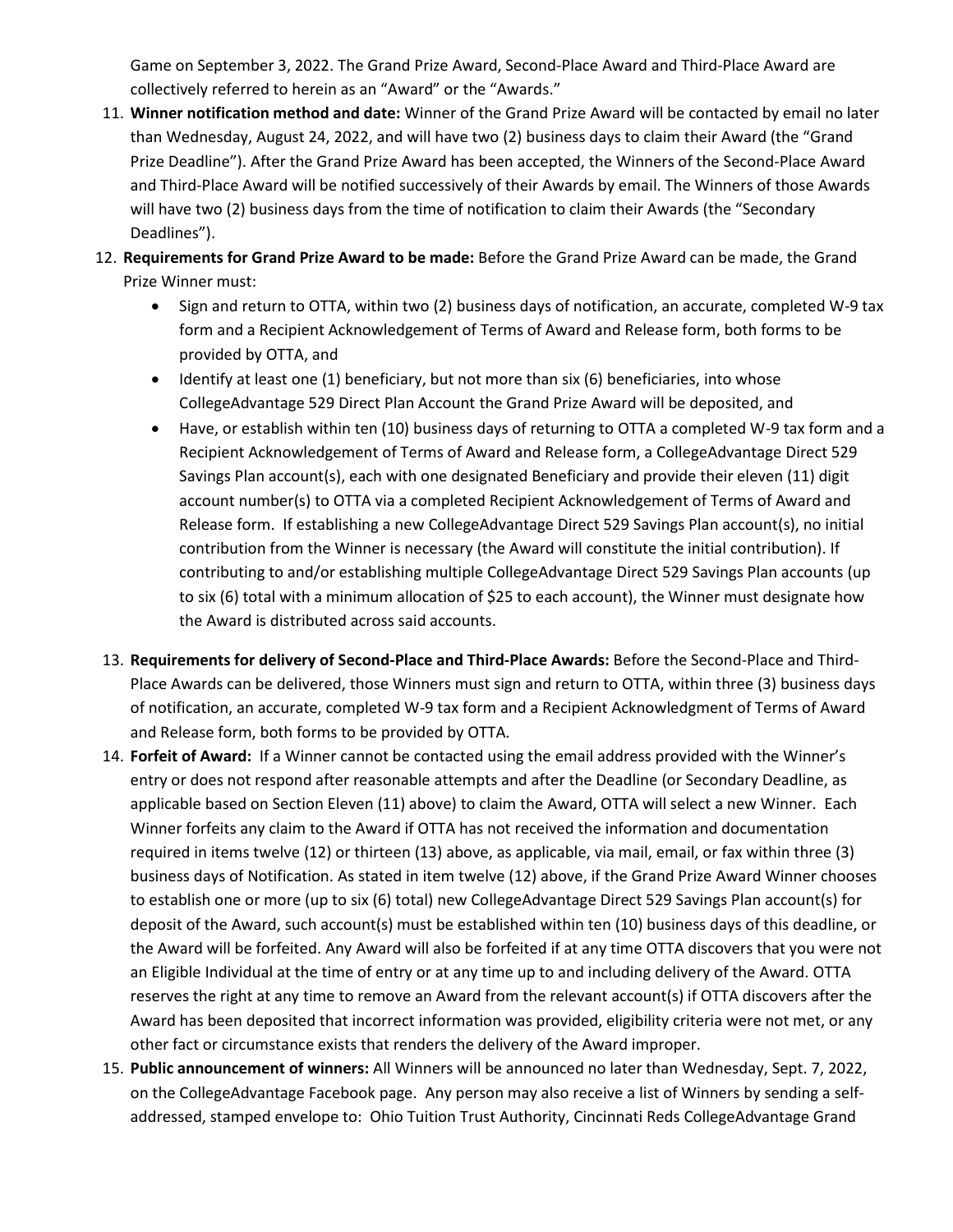Slam Giveaway, 35 E. Chestnut Street, 8th Floor, Columbus, OH 43215. Such request must be postmarked no later than September 17, 2022.

- 16. **Publicity Release:** By entering this Sweepstakes you agree, except where prohibited, to have your name, address (city and state), photograph, voice and/or other likeness and Award information used for advertising, trade and promotional purposes and without further compensation, in all media now known or hereafter discovered, in any manner, worldwide in perpetuity without notice or review or approval at the discretion of OTTA. Any such information is being collected by OTTA and not by Facebook or any other person or entity. This item sixteen (16) does not apply to residents of Tennessee or any other location where this release is prohibited by law.
- 17. **Permission for Communications and Privacy Policy:** By entering this Sweepstakes, you agree to receive information from OTTA about their products and the CollegeAdvantage Program via mail, email and any other method of communication. Any information collected during this Sweepstakes is being collected by OTTA and not by Facebook or any other person or entity. OTTA does not share or sell any of its lists of contact information with or to third parties.
- 18. **Facebook Release.** This Sweepstakes is being conducted solely by OTTA and is not sponsored, endorsed or administered by, or associated with, Facebook. By entering this Sweepstakes you hereby release Facebook from any and all liability related to your participation in this Sweepstakes.
- 19. **Reservation of Rights.** OTTA reserves the right to cancel or modify the terms of the Sweepstakes at any time, for any reason, with or without notice to Sweepstakes entrants, and by participating in the Sweepstakes, you agree to be bound by such cancellation and/or modification.
- 20. **Tax Liability.** OTTA is not qualified to give tax advice and nothing in these Sweepstakes Rules nor any communication from OTTA regarding this Sweepstakes or otherwise shall be deemed tax advice. OTTA hereby discloses that any Award is includible in the gross income of any Winner, and such Winner is responsible for reporting and paying any federal and/or state tax on their Award. OTTA will report to federal and state tax authorities the distribution of an Award and provide Winner(s) with a Federal Form 1099-Misc if the total of the Award won through this Sweepstakes and any other awards received from OTTA by any one individual total \$600 or more in a single calendar year. Any Winner(s) should consult a tax advisor regarding any tax liability arising from any award(s) received as a part of this Sweepstakes or otherwise.
- 21. **Limitations of Liability; Forum.** OTTA is not responsible for lost, late, incomplete, inaccurate, stolen, delayed, misdirected, undelivered, or garbled notifications, mail or entries or postage-due mail; or for lost, interrupted or unavailable network, server, Internet Service Provider ("ISP"), website or other connections, availability or accessibility or miscommunications or failed computer, satellite, telephone or cable transmissions, lines, or technical failure or jumbled, scrambled, delayed, or misdirected transmissions or computer hardware or software malfunctions, failures or difficulties, or other errors or difficulties of any kind whether human, mechanical, electronic, computer, network, typographical, printing or otherwise relating to or in connection with the Sweepstakes, including, without limitation, errors or difficulties which may occur in connection with the administration of the Sweepstakes, the processing of entries, the announcement of the prizes or in any Sweepstakes-related materials. OTTA is also not responsible for any incorrect or inaccurate information, whether caused by site users, tampering, hacking or by any equipment or programming associated with or utilized in the Sweepstakes. OTTA is not responsible for any Award mailed to an address provided by a Winner but not delivered, regardless of the reason for non-delivery, or for any Award that a Winner is unable to use, whether due to cancellation of the event, personal circumstances or any other reason. OTTA is not responsible for injury or damage to an entrant's or any other person's computer related to or resulting from participating in this Sweepstakes or downloading materials from or use of the website. Entrants, by participating, agree that OTTA, the Ohio Department of